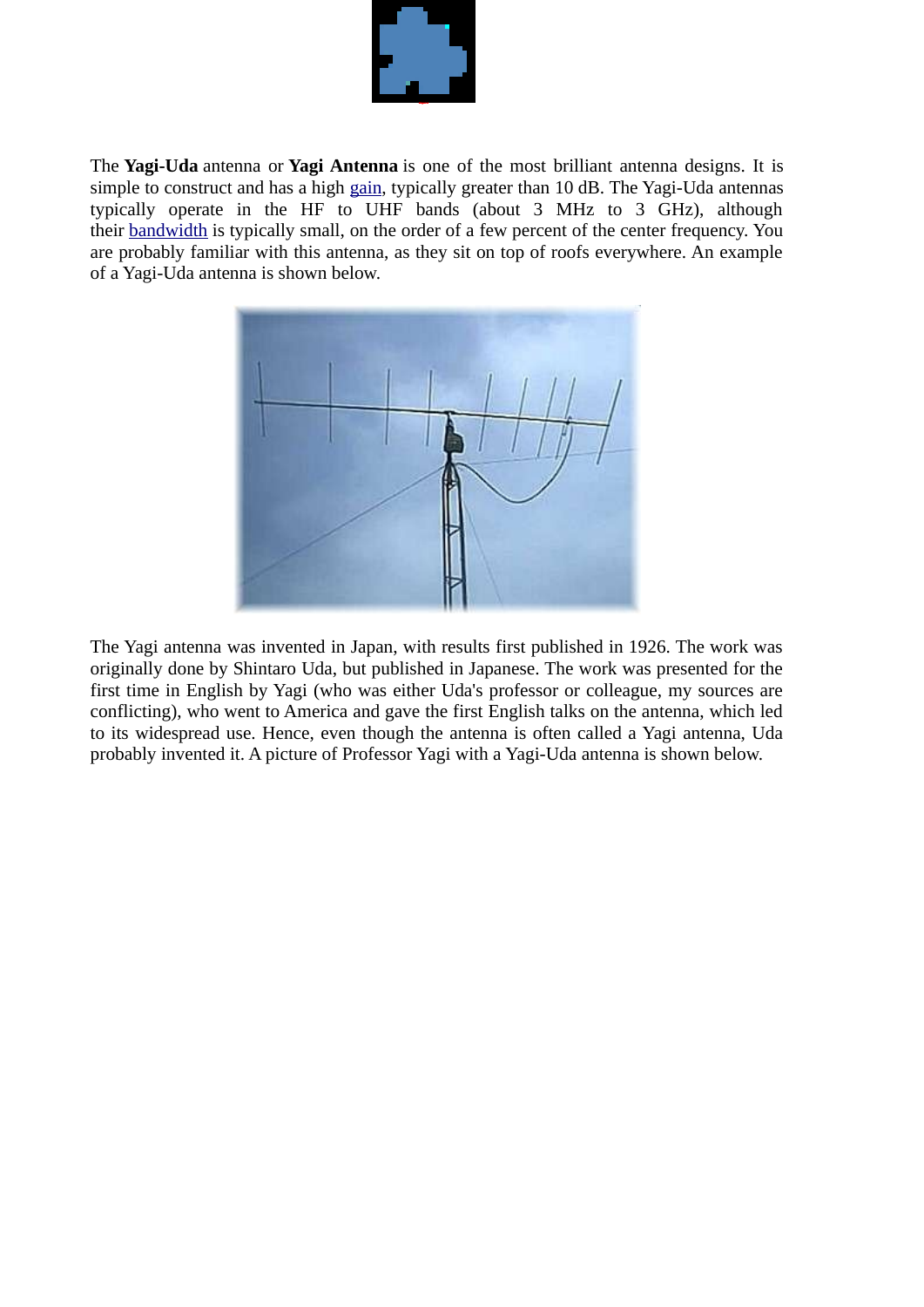

In the next section, we'll explain the principles of the Yagi-Uda antenna.

[Geometry of Yagi Antennas](http://www.antenna-theory.com/antennas/travelling/yagi.php#yagi)

[Yagi Antenna Design Parameters](http://www.antenna-theory.com/antennas/travelling/yagi3.php)

[Antenna Types](http://www.antenna-theory.com/antennas/main.php)

[Antenna Tutorial \(Home\)](http://www.antenna-theory.com/)

## **Geometry of Yagi Antennas**

The basic geometry of a Yagi-Uda antenna is shown below in Figure 1.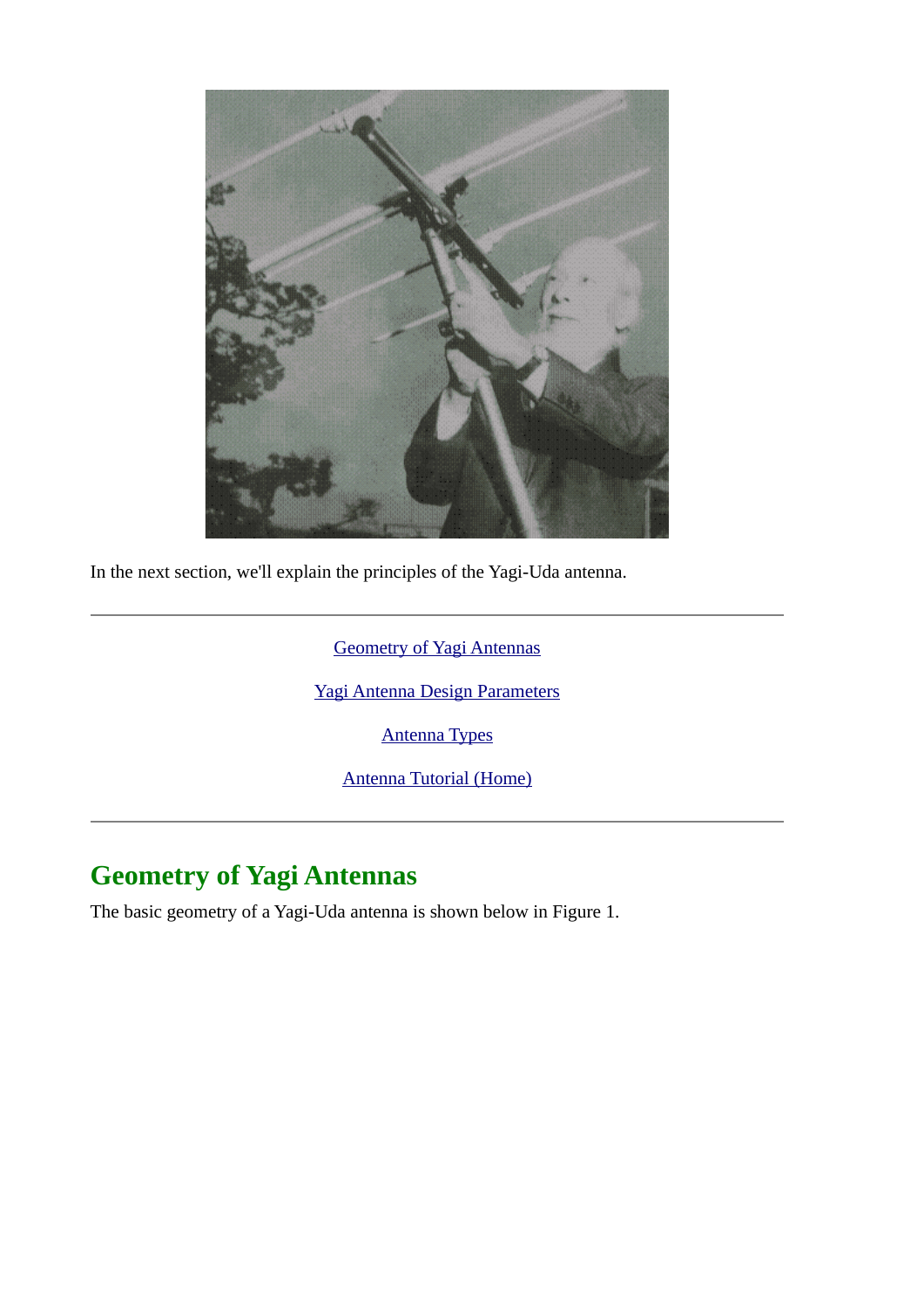

Figure 1. Geometry of Yagi-Uda antenna.

The Yagi antenna consists of a single 'feed' or 'driven' element, typically a [dipole](http://www.antenna-theory.com/antennas/dipole.php) or a [folded](http://www.antenna-theory.com/antennas/foldeddipole.php) [dipole](http://www.antenna-theory.com/antennas/foldeddipole.php) antenna. This is the only member of the above structure that is actually excited (a source voltage or current applied). The rest of the elements are parasitic - they reflect or help to transmit the energy in a particular direction. The length of the feed element is given in Figure 1 as *F*. The feed antenna is almost always the second from the end, as shown in Figure 1. This feed antenna is often altered in size to make it [resonant](http://www.antenna-theory.com/definitions/resonant.php) in the presence of the parasitic elements (typically, 0.45-0.48 wavelengths long for a dipole antenna).

The element to the left of the feed element in Figure 1 is the reflector. The length of this element is given as *R* and the distance between the feed and the reflector is *SR*. The reflector element is typically slightly longer than the feed element. There is typically only one reflector; adding more reflectors improves performance very slightly. This element is important in determining the [front-to-back ratio](http://www.antenna-theory.com/definitions/fronttobackratio.php) of the antenna.

Having the reflector slightly longer than resonant serves two purposes. The first is that the larger the element is, the better of a physical reflector it becomes.

Secondly, if the reflector is longer than its resonant length, the impedance of the reflector will be inductive. Hence, the current on the reflector lags the voltage induced on the reflector. The director elements (those to the right of the feed in Figure 1) will be shorter than resonant, making them capacitive, so that the current leads the voltage. This will cause a phase distribution to occur across the elements, simulating the phase progression of a plane wave across the array of elements. This leads to the array being designated as a travelling wave antenna. By choosing the lengths in this manner, the Yagi-Uda antenna becomes an end-fire array - the radiation is along the +y-axis as shown in Figure 1.

The rest of the elements (those to the right of the feed antenna as shown in Figure 1) are known as director elements. There can be any number of directors *N*, which is typically anywhere from *N*=1 to *N*=20 directors. Each element is of length *Di*, and separated from the adjacent director by a length *SDi*. As alluded to in the previous paragraph, the lengths of the directors are typically less than the resonant length, which encourages wave propagation in the direction of the directors.

The above description is the basic idea of what is going on with the Yagi-Uda antenna. Yagi antenna design is done most often via measurements, and sometimes computer simulations. For instance, let's look at a two-element Yagi antenna (1 reflector, 1 feed element, 0 directors). The feed element is a half-wavelength dipole, shortened to be resonant (gain  $=$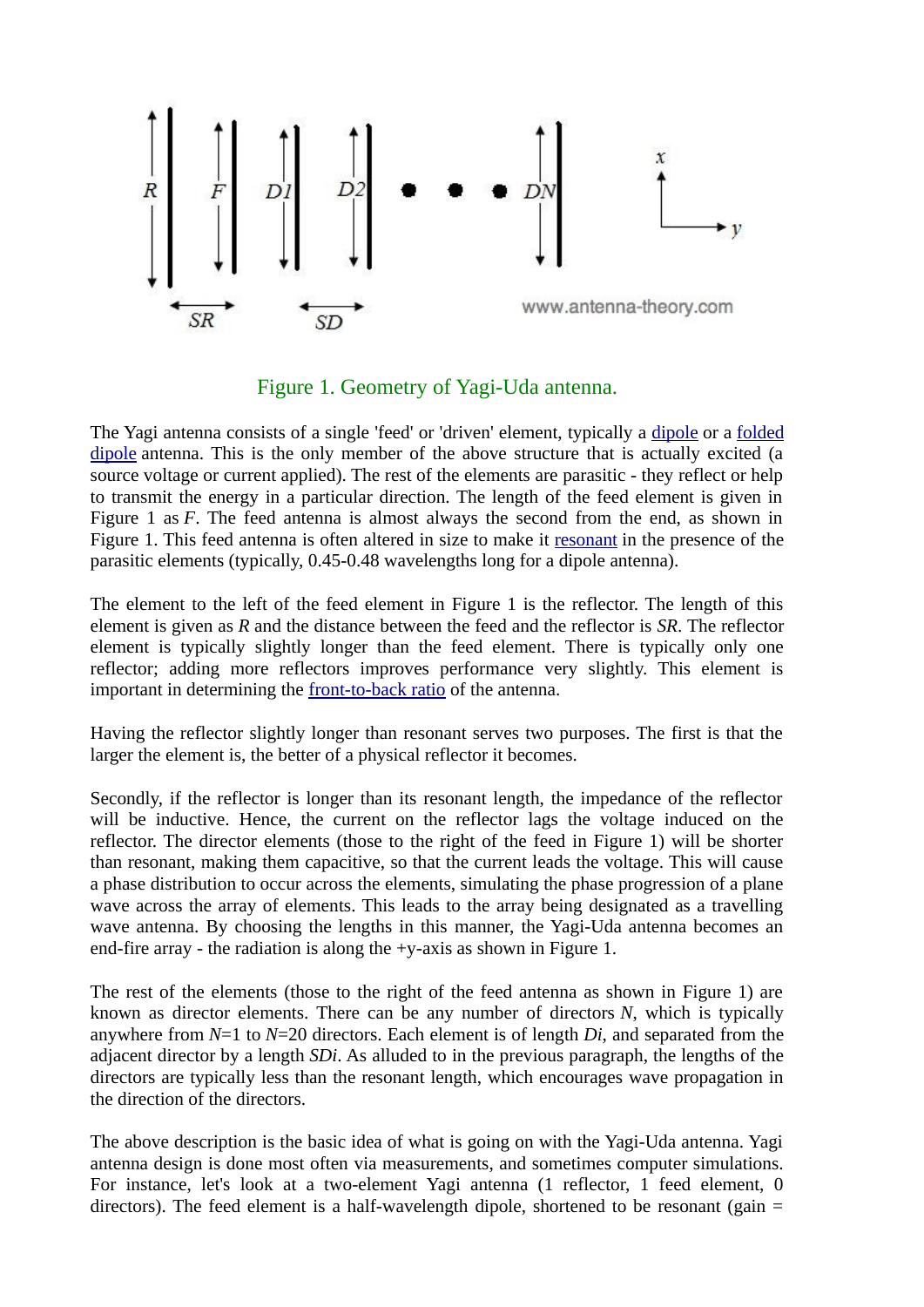

2.15 dB). The gain as a function of the separation is shown in Figure 2.

Figure 2. Gain versus separation for 2-element Yagi antenna.

The above graph shows that the gain is increased by about 2.5 dB if the separation *SD* is between 0.15 and 0.3 wavelengths. Similarly, the gain for this Yagi antenna can be plotted as a function of director spacings, or as a function of the number of directors used. Typically, the first director will add approximately 3 dB of overall gain (if designed well), the second will add about 2 dB, the third about 1.5 dB. Adding an additional director always increases the gain; however, the gain in directivity decreases as the number of elements gets larger. For instance, if there are 8 directors, and another director is added, the increases in gain will be less than 0.5 dB.

In the next section on Yagis, I'll go further into the design of Yagi-Uda antennas.

## Yagi-Uda Antenna Design

| Introduction to the Yagi<br>Antenna | Antennas List | <b>Antenna Theory</b> |
|-------------------------------------|---------------|-----------------------|
|-------------------------------------|---------------|-----------------------|

The **design of a Yagi-Uda antenna** is actually quite simple. Because Yagi antennas have been extensively analyzed and experimentally tested, the process basically follows this outline: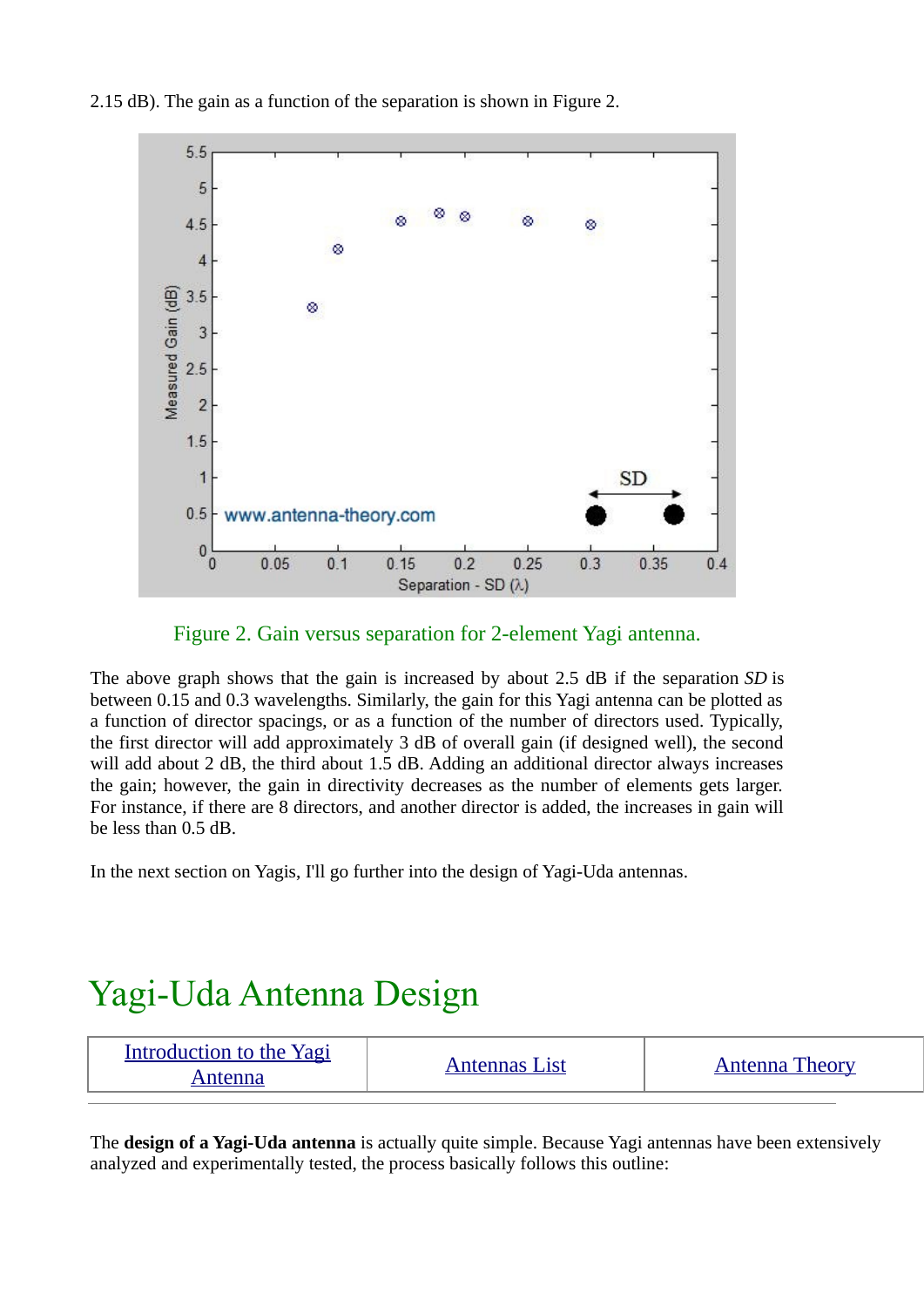- Look up a table of design parameters for Yagi-Uda antennas
- Build the Yagi (or model it numerically), and tweak it till the performance is acceptable

As an example, consider the table published in "Yagi Antenna Design" by P Viezbicke from the National Bureau of Standards, 1968, given in Table I. Note that the "boom" is the long element that the directors, reflectors and feed elements are physically attached to, and dictates the lenght of the antenna.

| $ d=0.0085 \lambda$              |                                             |       |       |                |                |       |  |
|----------------------------------|---------------------------------------------|-------|-------|----------------|----------------|-------|--|
| $ SR=0.2 \lambda$                | <b>Boom Length of Yagi-Uda Array (in 2)</b> |       |       |                |                |       |  |
|                                  | 0.4                                         | 0.8   | 1.2   | 2.2            | 3.2            | 4.2   |  |
| R                                | 0.482                                       | 0.482 | 0.482 | 0.482          | 0.482          | 0.475 |  |
| D1                               | 0.442                                       | 0.428 | 0.428 | 0.432          | 0.428          | 0.424 |  |
| D <sub>2</sub>                   |                                             | 0.424 | 0.420 | 0.415          | 0.420          | 0.424 |  |
| D3                               |                                             | 0.428 | 0.420 | 0.407          | 0.407          | 0.420 |  |
| D4                               |                                             |       | 0.428 | 0.398          | 0.398          | 0.407 |  |
| D5                               |                                             |       |       | 0.390          | 0.394          | 0.403 |  |
| D <sub>6</sub>                   |                                             |       |       | 0.390          | 0.390          | 0.398 |  |
| D7                               |                                             |       |       | 0.390          | 0.386          | 0.394 |  |
| D8                               |                                             |       |       | 0.390          | 0.386          | 0.390 |  |
| D9                               |                                             |       |       | 0.398          | 0.386          | 0.390 |  |
| D10                              |                                             |       |       | 0.407          | 0.386          | 0.390 |  |
| D11                              |                                             |       |       |                | 0.386          | 0.390 |  |
| D12                              |                                             |       |       |                | 0.386          | 0.390 |  |
| D13                              |                                             |       |       |                | 0.386          | 0.390 |  |
| D14                              |                                             |       |       |                | 0.386          |       |  |
| D15                              |                                             |       |       |                | 0.386          |       |  |
| Spacing<br>between<br>directors, | $ 0.20\rangle$                              | 0.20  | 0.25  | $ 0.20\rangle$ | $ 0.20\rangle$ | 0.308 |  |
| $\vert$ (SD/ $\lambda$ )         |                                             |       |       |                |                |       |  |
| Gain (dB)                        | 9.25                                        | 11.35 | 12.35 | 14.40          | 15.55          | 16.35 |  |

## **Table I. Optimal Lengths for Yagi-Uda Elements, for Distinct Boom Lengths**

There's no real rocket science going on in the above table. I believe the authors of the above document did experimental measurements until they found an optimized set of spacings and published it. The spacing between the directors is uniform and given in the second-to-last row of the table. The diameter of the elements

is given by  $d=0.0085$   $\lambda$ . The above table gives a good starting point to estimate the required length of the antenna (the boom length), and a set of lengths and spacings that achieves the specified gain. In general, all the spacings, lengths, diamters (including the boom diameter) are design variables and can be continuously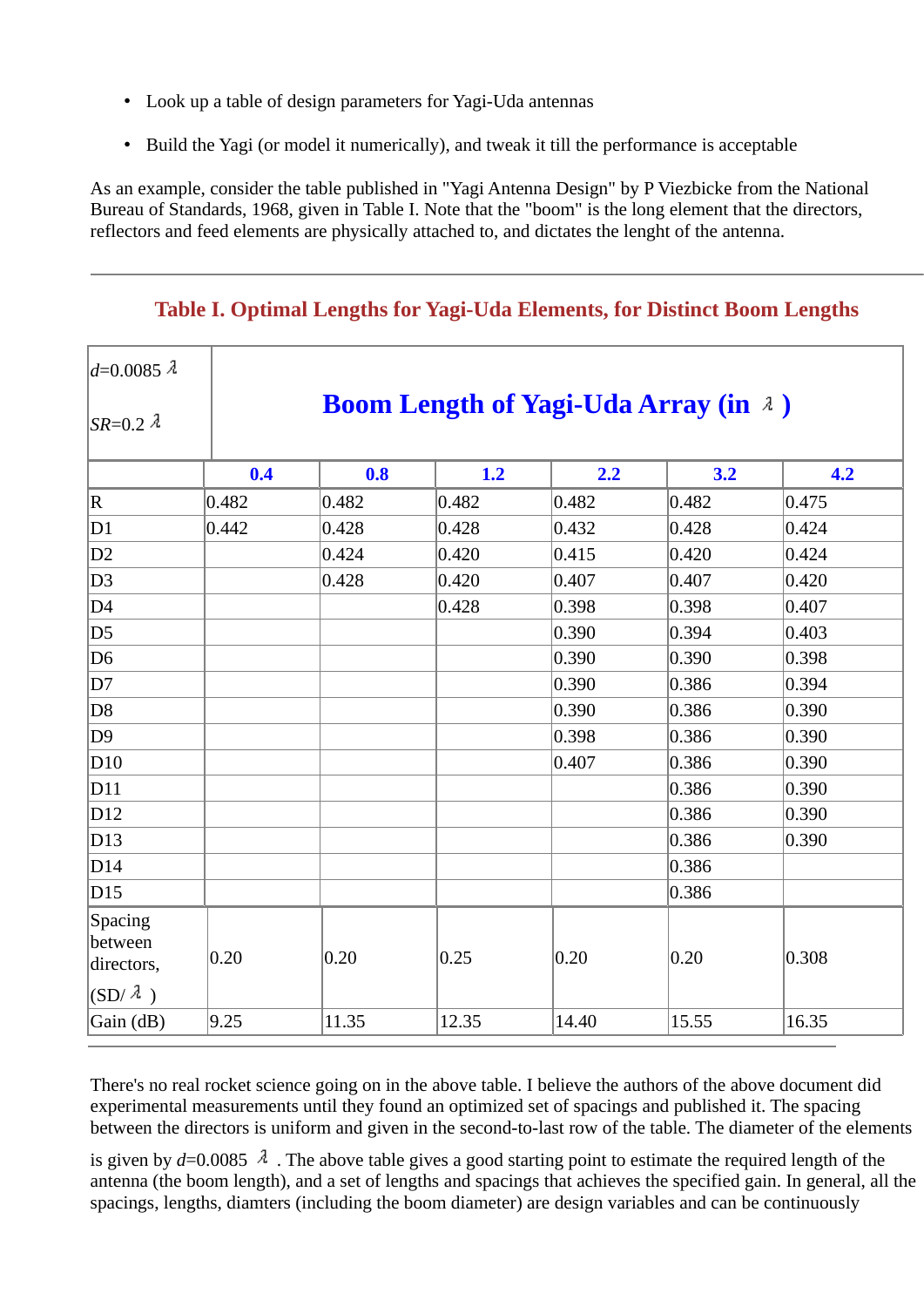optimized to alter performance. There are thousands of tables that further give results, such as how the diamter of the boom affects the results, and the optimal diamters of the elements.

As an example of Yagi-antenna radiation patterns, a 6-element Yagi antenna (with axis along the +x-axis) is simulated in FEKO (1 reflector, 1 driven half-wavelength dipole, 4 directors). The resulting antenna has a 12.1 dBi gain, and the plots are given in Figures 1-3.



Figure 1. E-plane gain of Yagi antenna.